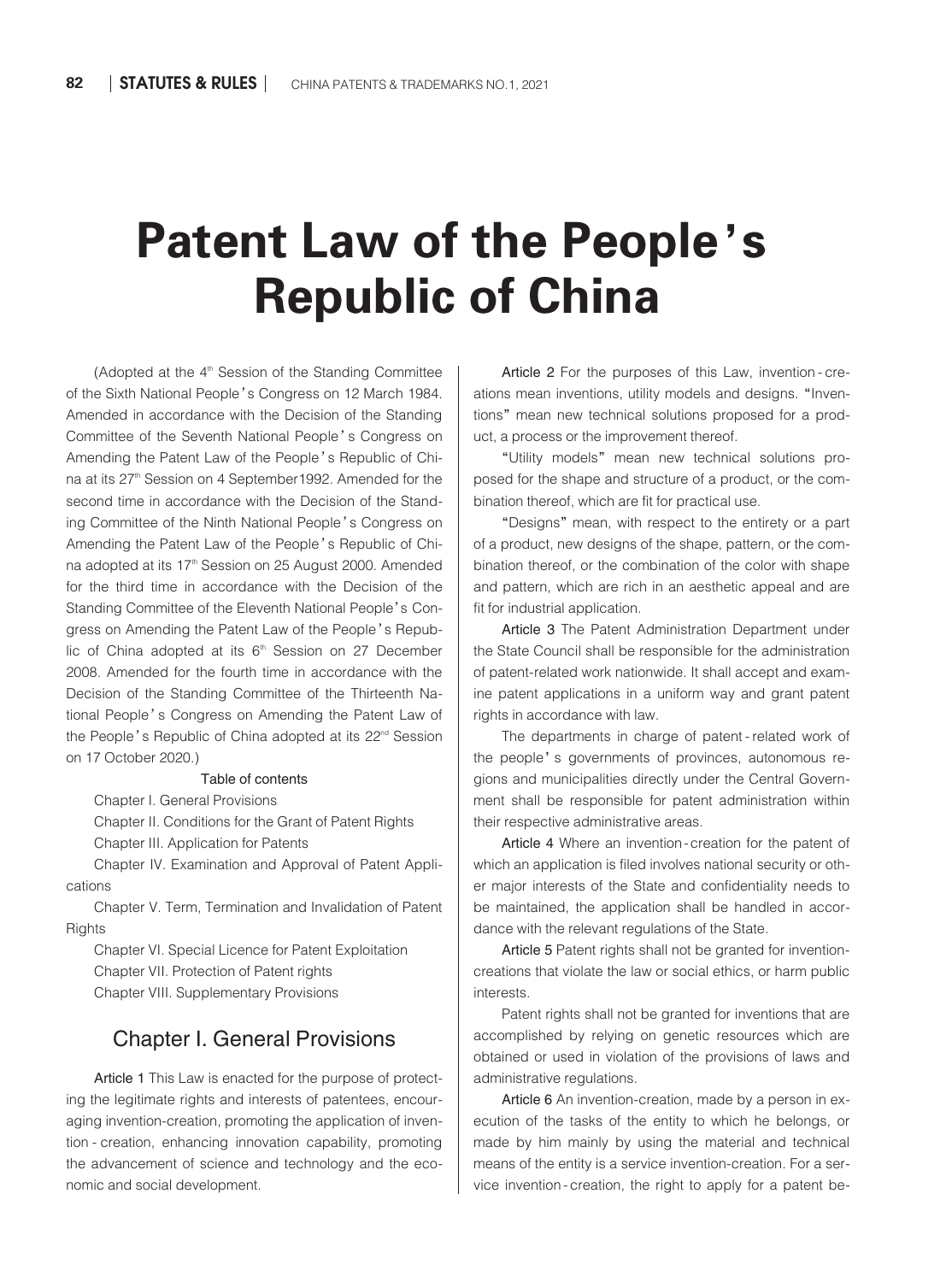longs to the entity. After the application is approved, the entity shall be the patentee. The entity may according to law dispose of its right to apply for a patent and the patent right of its service invention-creation to promote the implementation and use of the relevant invention-creation.

For a non-service invention-creation, the right to apply for a patent belongs to the inventor or creator. After the application is approved, the inventor or creator shall be the patentee.

In respect of an invention-creation made by a person using the material and technical means of an entity to which he belongs, where the entity and the inventor or creator have entered into a contract in which the right to apply for and own a patent is provided for, such a provision shall apply.

Article 7 No entity or individual shall prevent the inventor or creator from filing an application for a patent for a nonservice invention-creation.

Article 8 For an invention-creation jointly made by two or more entities or individuals, or made by an entity or individual in execution of a commission given to it or him by another entity or individual, the right to apply for a patent belongs, unless otherwise agreed upon, to the entity or individual that made, or to the entities or individuals that jointly made, the invention - creation. After the application is approved, the entity or individual that applied for it shall be the patentee.

Article 9 For any identical invention-creation, only one patent right shall be granted. However, with respect to the application for a utility model patent and invention patent for the identical invention-creation filed by the same applicant on the same day, the invention patent may be granted if this utility model patent right obtained first is still in force, and the applicant declares to abandon the granted utility model patent.

Where two or more applicants file applications for patent for the identical invention-creation, the patent right shall be granted to the applicant whose application was filed first.

Article 10 The right to apply for a patent and the patent right itself may be assigned.

Any assignment, by a Chinese entity or individual, of the right to apply for a patent, or of the patent right, to a foreigner, foreign enterprise or other foreign organizations, shall be done by going through the formalities under the related laws and administrative regulations.

Where the right to apply for a patent or the patent right

is assigned, the parties shall conclude a written contract and register it with the Patent Administration Department under the State Council. The Patent Administration Department under the State Council shall announce the registration. The assignment shall take effect as of the date of registration.

Article 11 After the grant of the patent right for an invention or utility model, except where otherwise provided for in this Law, no entity or individual may, without the permission of the patentee, exploit the patent, that is, make, use, offer to sell, sell or import the patented product, or use the patented process, and use, offer to sell, sell or import the product directly obtained by the patented process, for production or business purposes.

After the grant of the patent right for a design, no entity or individual may, without the permission of the patentee, exploit the patent, that is, make, offer to sell, sell or import the product incorporating its or his patented design, for production or business purposes.

Article 12 Any entity or individual exploiting the patent of another shall conclude with the patentee a license contract for exploitation and pay the patentee a fee for the exploitation of the patent. The licensee has no right to authorize any entity or individual, other than that referred to in the contract for exploitation, to exploit the patent.

Article 13 After the publication of the application for a patent for invention, the applicant may require the entity or individual exploiting the invention to pay an appropriate fee.

Article 14 If the co-owners of a right to apply for patent or a patent right have an agreement on the exercise of the right, the agreement shall apply. If there is no such agreement, any co-owner may independently exploit or license others to exploit the patent through ordinary licenses; any royalties obtained from licensing others to exploit the patent shall be distributed amongst all the co-owners.

Except for the circumstance provided for in the above paragraph, the exercise of a jointly-owned right to apply for patent or a patent right shall be consented by all co-owners.

Article 15 The entity that is granted a patent right shall award to the inventor or creator of a service invention — creation a reward and, upon exploitation of the patented invention-creation, shall pay the inventor or creator a reasonable remuneration based on the extent of spreading and application and the economic benefits yielded.

The State encourages the entity that is granted a patent right to implement property right incentives by means of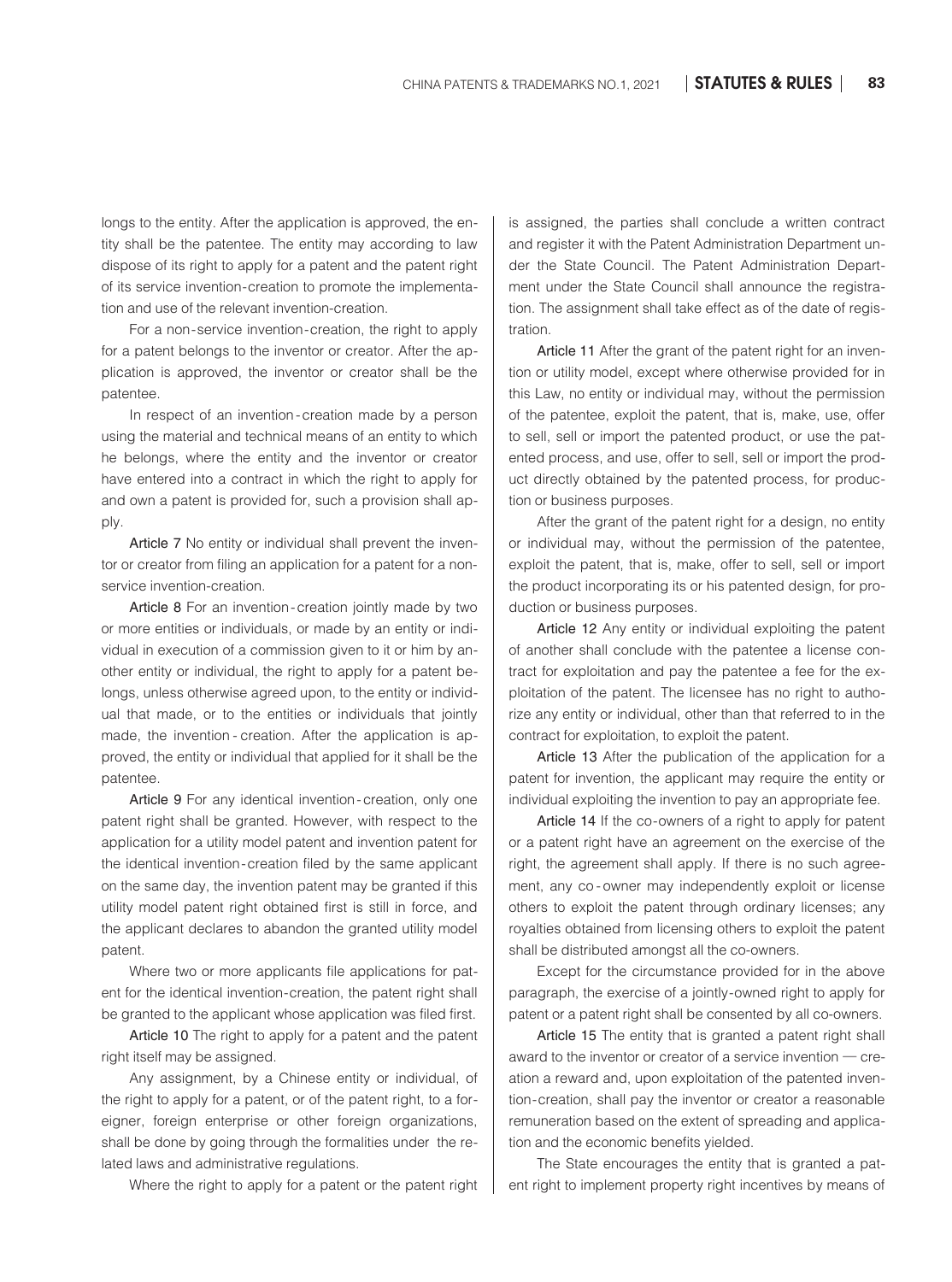offering equities, options, dividend, etc. to allow inventors or creators to have a reasonable share of the benefit from the innovation.

Article 16 The inventor or designer has the right to be named as such in the patent document.

The patentee has the right to affix a patent indication on the patented product or on the packing of that product.

Article 17 Where any foreigner, foreign enterprise or other foreign organization having no habitual residence or business office in China files an application for a patent in China, the application shall be treated under this Law in accordance with any agreement concluded between the country to which the applicant belongs and China, or in accordance with any international treaty to which both countries are parties, or on the basis of the principle of reciprocity.

Article 18 Where any foreigner, foreign enterprise or other foreign organization having no habitual residence or business office in China applies for a patent, or has other patent matters to attend to, in China, he or it shall appoint a legally incorporated patent agency to act on his or its behalf.

Where any Chinese entity or individual applies for a patent or has other patent matters to attend to in the country, it or he may appoint any legally incorporated patent agency to act as its or his agent.

The patent agency shall comply with the provisions of laws and administrative regulations, and handle patent applications and other patent matters according to the instructions of its clients. In respect of the contents of its clients' inventions - creations, except for those that have been published or announced, the agency shall bear the responsibility of keeping them confidential. The administrative regulations governing the patent agency shall be formulated by the State Council.

Article 19 Any entity or individual intending to file an application for a patent in a foreign country for an inventioncreation made in China shall apply in advance for a confidentiality examination conducted by the Patent Administration Department under the State Council. The procedures and duration regarding the confidentiality examination shall be enforced in accordance with the regulations of the State Council.

Any Chinese entity or individual may file an international application for patent in accordance with any international treaty concerned to which China is a party. The applicant filing an international application for patent shall comply with the provisions of the preceding paragraph.

The Patent Administration Department under the State Council shall handle any international application for patent in accordance with the international treaty concerned to which China is a party, this Law and the relevant regulations of the State Council.

Any foreign patent application that violates the provision of the first paragraph of this Article will not be granted a patent right if the patent is applied for in China.

Article 20 The principle of honesty and good faith shall be followed in applying for patents and exercising patent rights. The patent rights shall not be abused to harm public interests or the legitimate rights and interests of any other person.

Any abuse of patent right, or exclusion or restriction of competition that constitutes a monopolistic act shall be dealt with according to the Anti-Monopoly Law of the People's Republic of China.

Article 21 The Patent Administration Department under the State Council shall handle any patent application and patent-related request according to law and in conformity with the requirements for being objective, fair, correct and timely.

The Patent Administration Department under the State Council shall strengthen the building of a public service system for patent information; release patent information in a complete, accurate and timely manner; provide basic patent data; publish patent gazette on a regular basis; and promote the dissemination and utilization of patent information.

Until the publication or announcement of the application for a patent, staff members of the Patent Administration Department under the State Council and other persons involved have the duty to keep its contents secret.

# Chapter II. Conditions for the Grant of Patent Rights

Article 22 Any invention or utility model for which patent right may be granted must possess novelty, inventiveness and practical applicability.

Novelty means that the invention or utility model shall neither belong to the prior art, nor has any entity or individual previously filed before the date of filing with the Patent Administration Department under the State Council an appli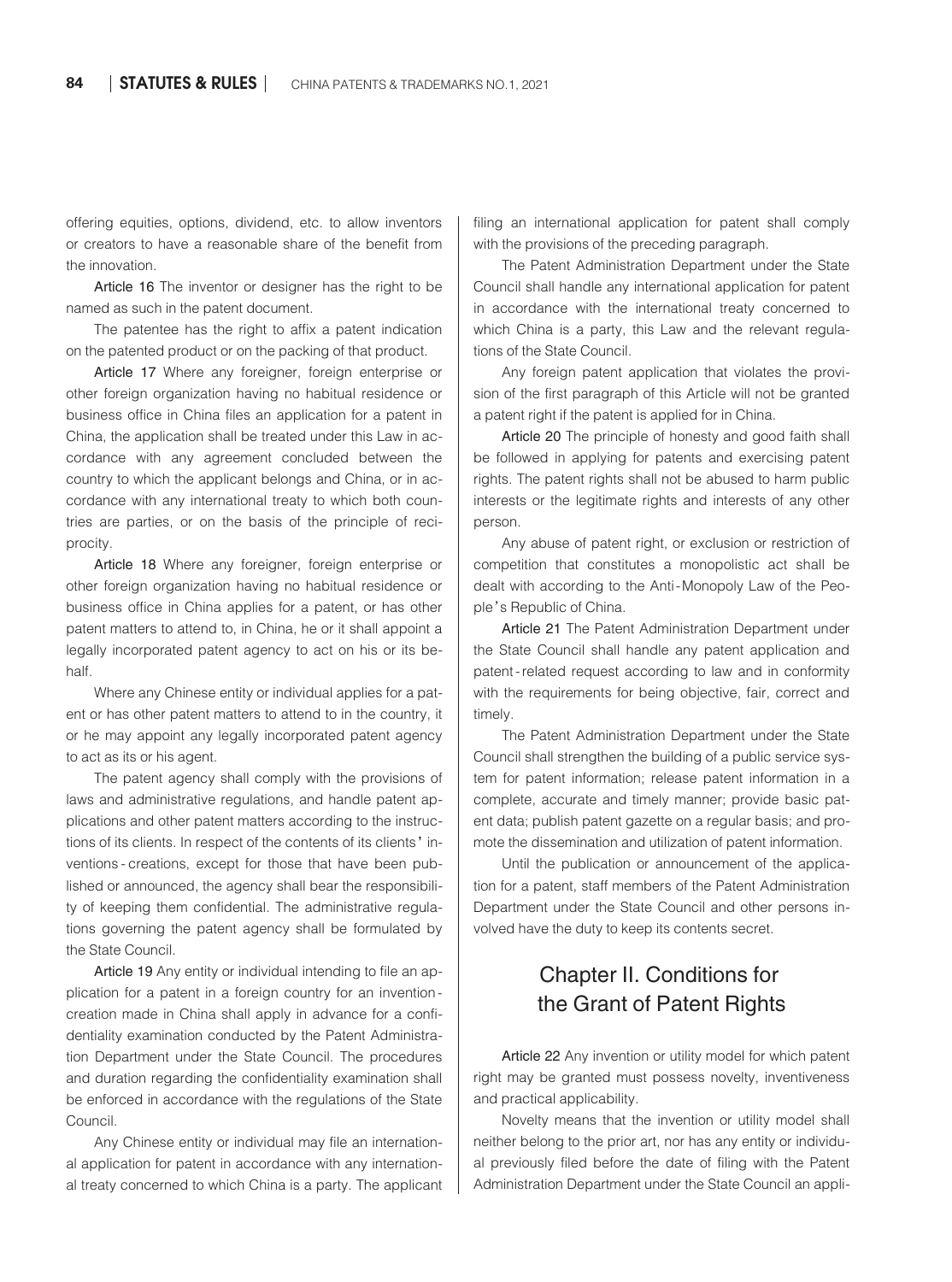cation which described the identical invention or utility model and was recorded in patent application documents or other gazetted patent documents published after the said date of filing.

"Inventiveness" means that, as compared with the prior art, the invention has prominent substantive features and represents a notable progress and that the utility model has substantive features and represents progress.

Practical applicability means that the invention or utility model can be made or used and can produce effective results.

The "prior art" mentioned in this Law refers to any technology known to the public before the filing date of the patent application in China and abroad.

Article 23 Any design for which patent right may be granted shall not belong to a prior design; nor has any entity or individual previously filed before the date of filing with the Patent Administration Department under the State Council an application relating to an identical design which was presented in patent documents published after the said date of filing.

The design for which a patent right may be granted shall be substantially different from prior designs or a combination of the features of prior designs.

Any design for which a patent right may be granted must not be in conflict with any prior legal rights obtained by any other person before the date of filing.

The prior design mentioned in this Law means any design known to the public before the filing date of the patent application in China and abroad.

Article 24 An invention-creation for which a patent is applied does not lose its novelty where, within six months before the date of filing, one of the following events occurred:

(I) where it was disclosed for the first time for the purpose of public interest when a state emergency or an extraordinary situation occurs in the country;

(2) where it was first exhibited at an international exhibition sponsored or recognized by the Chinese Government;

(3) where it was first made public at a prescribed academic or technological meeting;

(4) where it was disclosed by any person without the consent of the applicant.

Article 25 For any of the following, no patent right shall be granted:

(1) scientific discoveries;

(2) rules and methods for mental activities;

(3) methods for the diagnosis or for the treatment of diseases;

(4) animal and plant varieties;

(5) nuclear transformation and substances obtained by means of nuclear transformation.

(6) two dimensional designs of images, colors or com⁃ binations of the two that mainly serve as indicators.

For processes used in producing products referred to in items (4) of the preceding paragraph, patent right may be granted in accordance with the provisions of this Law.

### Chapter III. Application for Patents

Article 26 Where an application for a patent for invention or utility model is filed, a request, a description and its abstract, and claims shall be submitted.

The request shall state the title of the invention or utility model, the name of the inventor, the name and address of the applicant and other related matters.

The description shall set forth the invention or utility model in a manner sufficiently clear and complete so as to enable a person skilled in the relevant field of technology to carry it out; where necessary, drawings are required. The abstract shall state briefly the main technical points of the invention or utility model.

The claims shall be supported by the description and shall clearly and briefly specify the scope of the patent protection claimed.

An applicant who files an application for patent for an invention - creation completed on the basis of genetic resources shall indicate, in the patent application documents, the direct and original source of the genetic resources; the applicant who is unable to indicate the original source of the genetic resource shall explain the reason.

Article 27 Where an application for a patent for design is filed, a request, drawings or photographs of the design, or a brief explanation of the design shall be submitted.

The drawings or photographs submitted by the applicant should clearly indicate the design for which patent protected is sought.

Article 28 The date on which the Patent Administration Department under the State Council receives the application shall be the date of filing. If the application is sent by mail, the date of mailing indicated by the postmark shall be the date of filing.

Article 29 Where, within twelve months from the date on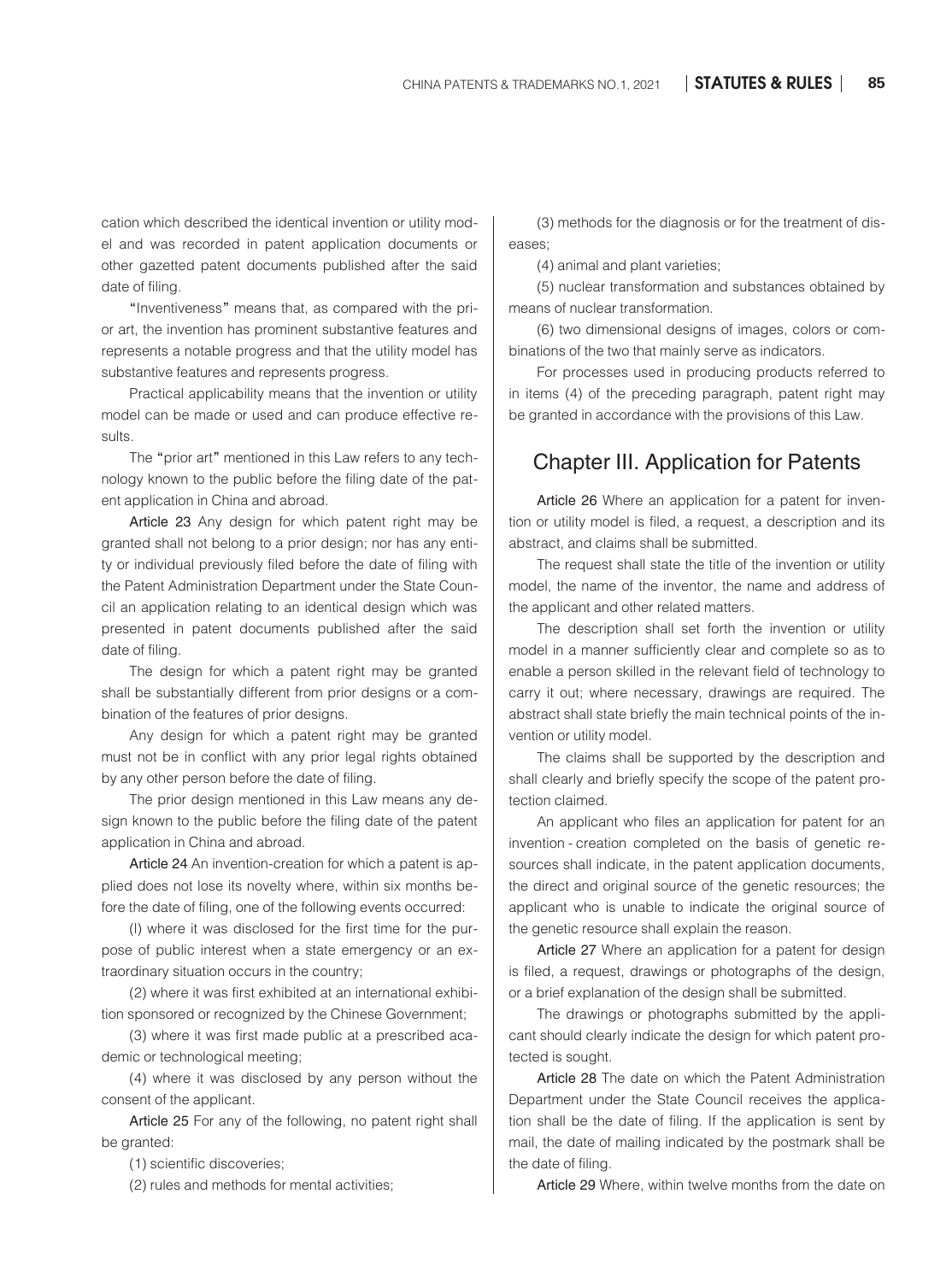which any applicant first filed in a foreign country an application for a patent for invention or utility model, or within six months from the date on which any applicant first filed in a foreign country an application for a patent for design, he or it files in China an application for a patent for the same subject matter, he or it may, in accordance with any agreement concluded between the said foreign country and China, or in accordance with any international treaty to which both countries are parties, or on the basis of the principle of mutual recognition of the right of priority, enjoy a right of priority.

Where, within twelve months from the date on which any applicant first filed in China an application for a patent for invention or utility model, or within six months from the date on which any applicant first filed in China an application for a patent for design, he or it files with the Patent Administration Department under the State Council an application for a patent for the same subject matter, he or it may enjoy a right of priority.

Article 30 Any applicant who claims the right of priority for an invention or a utility model application shall make a written declaration when the application is filed and, submit, within sixteen months from the date when the application was first filed, a copy of the patent application document which was first filed.

Any applicant who claims the right of priority for a design application shall make a written declaration when the application is filed, and submit, within three months, a copy of the patent application document which was first filed.

If the applicant fails to make the written declaration or to meet the time limit for submitting the patent application document, the claim to the right of priority shall be deemed not to have been made.

Article 31 An application for a patent for invention or utility model shall be limited to one invention or utility model. Two or more inventions or utility models belonging to a single general inventive concept may be filed as one application.

For one design, only one application shall be filed for the patent for design. Two or more similar designs incorporated in one product, or two or more designs incorporated in the products of one category and sold or used in sets may be submitted together in one application.

Article 32 An applicant may withdraw his or its application for a patent at any time before the patent right is granted.

Article 33 An applicant may amend his or its application for a patent, but the amendment to the application for a patent for invention or utility model may not go beyond the scope of the disclosure contained in the initial description and claims, and the amendment to the application for a patent for design may not go beyond the scope of the disclosure as shown in the initial drawings or photographs.

### Chapter IV. Examination and Approval of Patent Applications

Article 34 Where, after receiving an application for a patent for invention, the Patent Administration Department under the State Council, upon preliminary examination, finds the application to be in conformity with the requirements of this Law, it shall publish the application promptly after the expiration of eighteen months from the date of filing. Upon the request of the applicant, the Patent Administration Department under the State Council may publish the application earlier.

Article 35 Upon the request of the applicant for a patent for invention, made at any time within three years from the date of filing, the Patent Administration Department under the State Council will proceed to examine the application as to its substance. If, without any justified reason, the applicant fails to meet the time limit for requesting examination as to substance, the application shall be deemed to have been withdrawn.

The Patent Administration Department under the State Council may, on its own initiative, proceed to examine any application for a patent for invention as to its substance when it deems necessary.

Article 36 When the applicant for a patent for invention requests examination as to substance, he or it shall furnish pre-filing date reference materials concerning the invention.

For an application for a patent for invention that has been already filed in a foreign country, the Patent Administration Department under the State Council may ask the applicant to furnish within a specified time limit documents concerning any search made for the purpose of examining that application, or concerning the results of any examination made, in that country. If, at the expiration of the specified time limit, without any justified reason, the said documents are not furnished, the application shall be deemed to have been withdrawn.

Article 37 Where the Patent Administration Department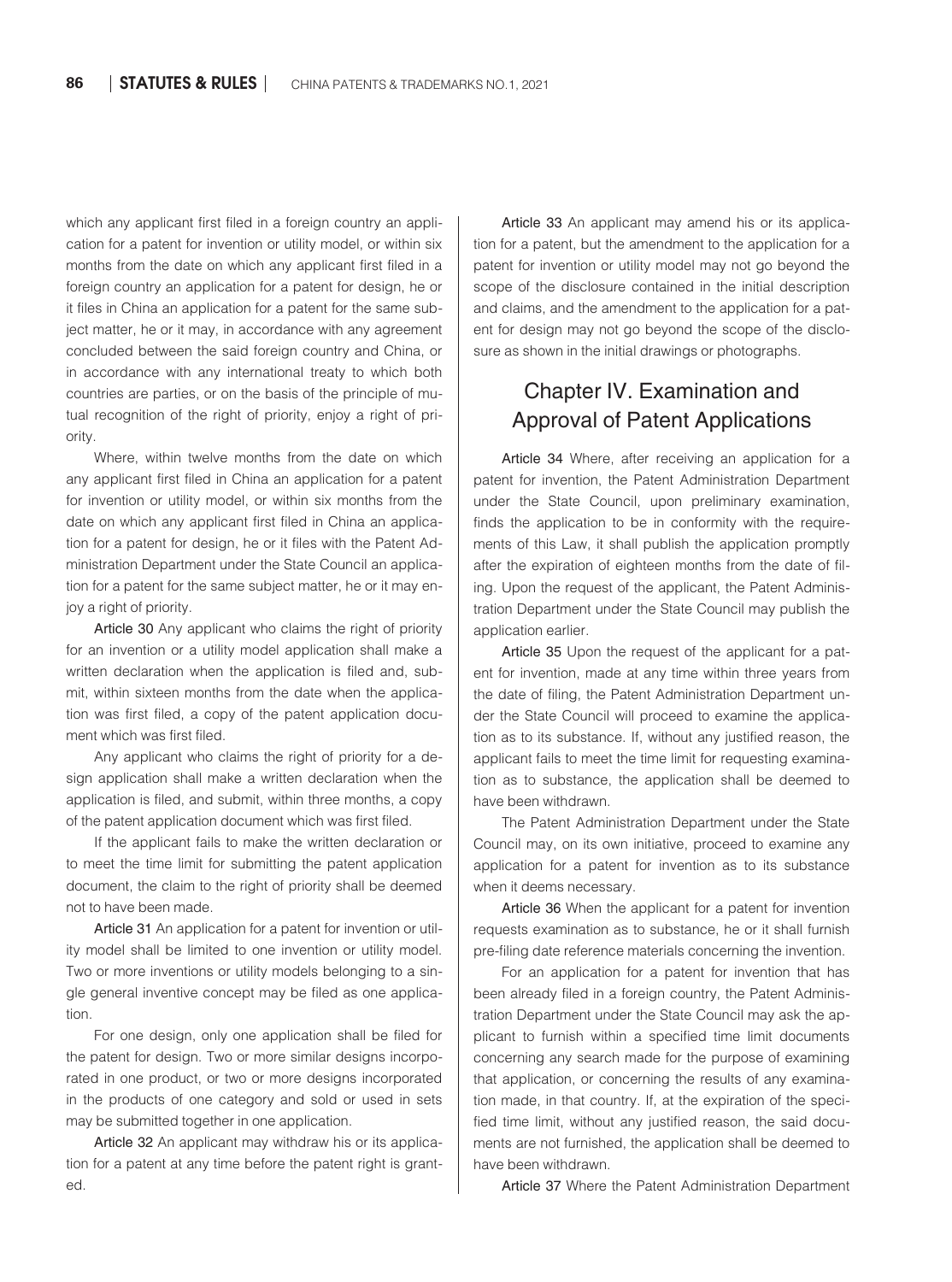under the State Council, after it has made the examination as to substance of the application for a patent for invention, finds that the application is not in conformity with the provisions of this Law, it shall notify the applicant and request him or it to submit, within a specified time limit, his or its observations or to amend the application. If, without any justified reason, the time limit for making response is not met, the application shall be deemed to have been withdrawn.

Article 38 Where, after the applicant has made the observations or amendments, the Patent Administration Department under the State Council finds that the application for a patent for invention is still not in conformity with the provisions of this Law, the application shall be rejected.

Article 39 Where it is found after examination as to substance that there is no cause for rejection of the application for a patent for invention, the Patent Administration Department under the State Council shall make a decision to grant the patent right for invention, issue the certificate of patent for invention, and register and announce it. The patent right for invention shall take effect as of the date of the announcement.

Article 40 Where it is found after preliminary examination that there is no cause for rejection of the application for a patent for utility model or design, the Patent Administration Department under the State Council shall make a decision to grant the patent right for utility model or the patent right for design, issue the relevant patent certificate, and register and announce it. The patent right for utility model or design shall take effect as of the date of the announcement.

Article 41 Where a patent applicant is not satisfied with the decision of the Patent Administration Department under the State Council on rejection of application, the applicant may, within three months from the date of receipt of the notification, request the Patent Administration Department under the State Council to make a reexamination. The Patent Administration Department under the State Council, after reexamination, shall make a decision and notify the applicant for patent.

Where the applicant for patent is not satisfied with the decision of the Patent Administration Department under the State Council, he or it may, within three months from the date of receipt of the notification, institute legal proceedings in the people's court.

# Chapter V. Term, Termination and Invalidation of Patent Rights

Article 42 The duration of patent right for inventions shall be twenty years, the duration of patent right for utility models shall be ten years, the duration of patent right for de⁃ signs shall be fifteen years, counted from the date of filing.

Where an invention patent application is granted after four years from the date of filing and after three years from the date of requesting substantive examination, the Patent Administration Department under the State Council shall, upon the request of the patentee, award a compensation on the term of patent for unreasonable delay in granting the patent for invention, but the compensation on patent term shall not apply to the unreasonable delay caused by the applicant.

In order to compensate the time spent on the marketing authorization of a new drug, for the patent for invention related to a new drug of which the authorization for marketing in China has been obtained, the Patent Administration Department under the State Council shall, upon the request of the patentee, award a compensation on the term of the patent. The compensated term shall not exceed five years, and the total effective term of patent right after the marketing authorization of the new drug shall not exceed fourteen years.

Article 43 The patentee shall pay an annual fee beginning with the year in which the patent right was granted.

Article 44 In any of the following cases, the patent right shall cease before the expiration of its duration:

(1) where an annual fee is not paid as prescribed;

(2) where the patentee abandons his or its patent right by a written declaration.

Any cessation of the patent right shall be registered and announced by the Patent Administration Department under the State Council.

Article 45 Where, starting from the date of the announcement of the grant of the patent right by the Patent Administration Department under the State Council, any entity or individual considers that the grant of the said patent right is not in conformity with the relevant provisions of this Law, it or he may request the Patent Administration Department under the State Council to declare the patent right invalid.

Article 46 The Patent Administration Department under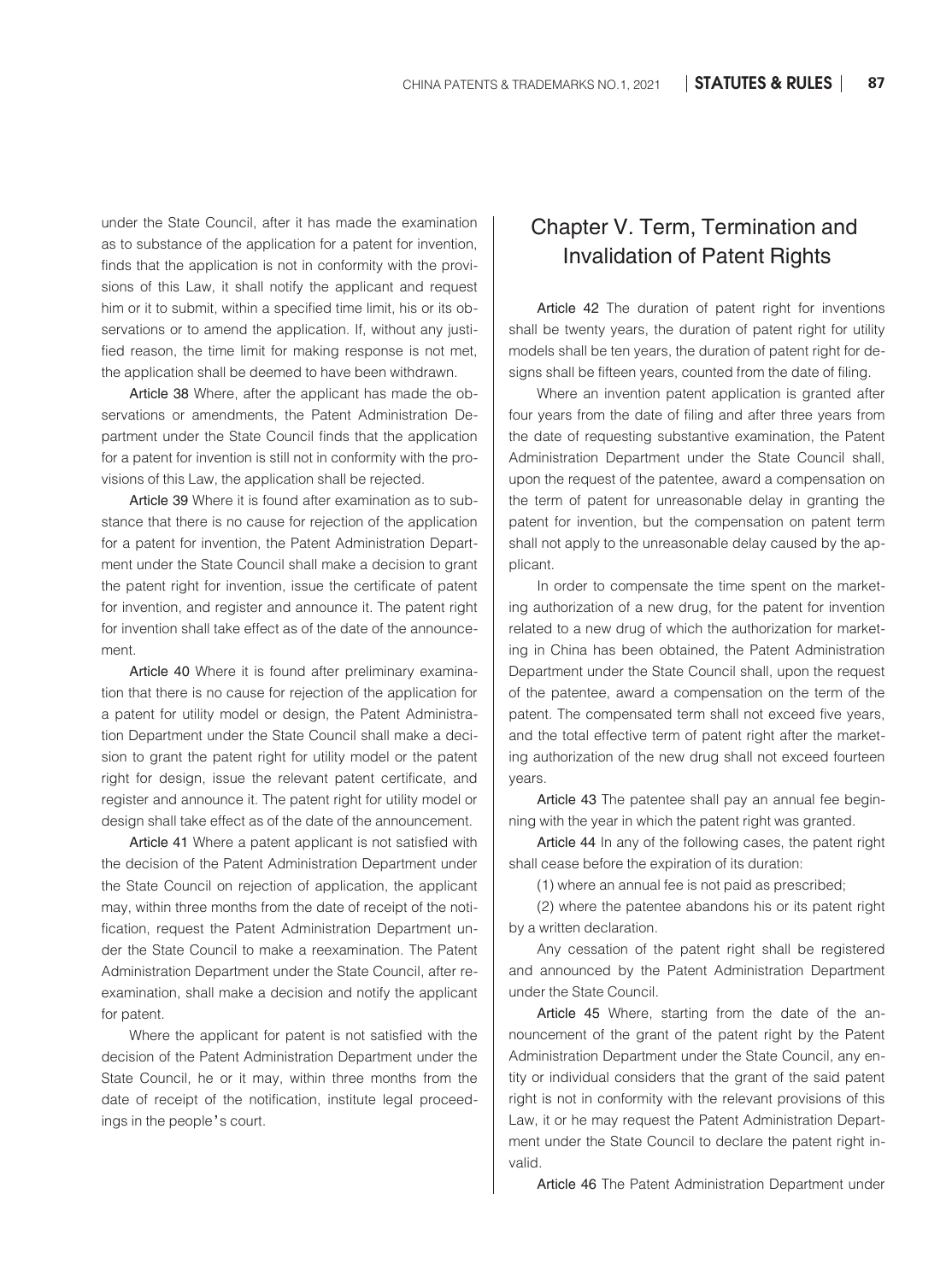the State Council shall examine the request for invalidation of the patent right promptly, make a decision and notify the person who made the request and the patentee. The decision declaring the patent right invalid shall be registered and announced by the Patent Administration Department under the State Council.

Where the patentee or the person who made the request for invalidation is not satisfied with the decision of the Patent Administration Department under the State Council declaring the patent right invalid or upholding the patent right, such party may, within three months from receipt of the notification of the decision, institute legal proceedings in the people' s court. The people' s court shall notify the person that is the opponent party of that party in the invalidation procedure to appear as a third party in the legal proceedings.

Article 47 Any patent right which has been declared invalid shall be deemed to be non-existent from the beginning.

The decision declaring the patent right invalid shall have no retroactive effect on any judgement or mediation decision of patent infringement which has been pronounced and enforced by the people's court, on any decision concerning the handling of a dispute over patent infringement which has been complied with or compulsorily executed, or on any contract of patent license or of assignment of patent right which has been performed prior to the declaration of the patent right invalid; however, the damage caused to other persons in bad faith on the part of the patentee shall be compensated.

If, pursuant to the provisions of the preceding paragraph, the patentee or the assignor of the patent right makes no repayment of damages for patent infringement, the fee for the exploitation of the patent or of the price for the assignment of the patent right, which is obviously contrary to the principle of equity, the whole or part of abovementioned fees shall be repaid.

# Chapter VI. Special Licence for Patent Exploitation

Article 48 The Patent Administration Department under the State Council, and the patent administration departments under local people's governments shall, in conjunction with relevant departments at the same level, take measures to strengthen patent public service and promote the exploitation and utilization of patents.

Article 49 Where any patent for invention, belonging to any state-owned enterprise or institution, is of great significance to the interest of the State or to the public interest, the competent departments concerned under the State Council and the people's governments of provinces, autonomous regions or municipalities directly under the Central Government may, after reporting to and being approved by the State Council, decide that the patented invention be promoted and applied within the approved scope, and allow designated entities to exploit that invention. The exploiting entity shall, according to the regulations of the State, pay royalties to the patentee.

Article 50 Where the patentee voluntarily states in writing to the Patent Administration Department under the State Council that it or he is willing to grant a license to any entity or individual to exploit its or his patent, and specifies the payment method and standard of the royalties for the licensing, the Patent Administration Department under the State Council shall announce the open licensing of the patent. Where the open licensing statement is made for a utility model patent or design patent, a patent evaluation report shall be provided.

Where the patentee withdraws the open licensing statement, the withdrawal request shall be submitted in writing and announced by the Patent Administration Department under the State Council. The announcement of the withdrawal of an open licensing statement will not affect the validity of the open license granted prior to the announcement.

Article 51 Any entity or individual intending to exploit the patent under an open license shall notify in writing the patentee and pay the royalties according to the announced payment method and standard of the royalties to obtain the license for exploiting the patent.

During the exploitation of an open license, the patent annuities paid by the patentee shall be reduced or waived accordingly.

The patentee who implements open licensing may grant a non-exclusive license after consulting with the licensee on the royalties, but shall not grant any exclusive or sole license for the patent.

Article 52 Any dispute between the interested parties over the exploitation of an open license shall be settled through consultation by the parties. Where any party is not willing to consult or where the consultation fails, he may re-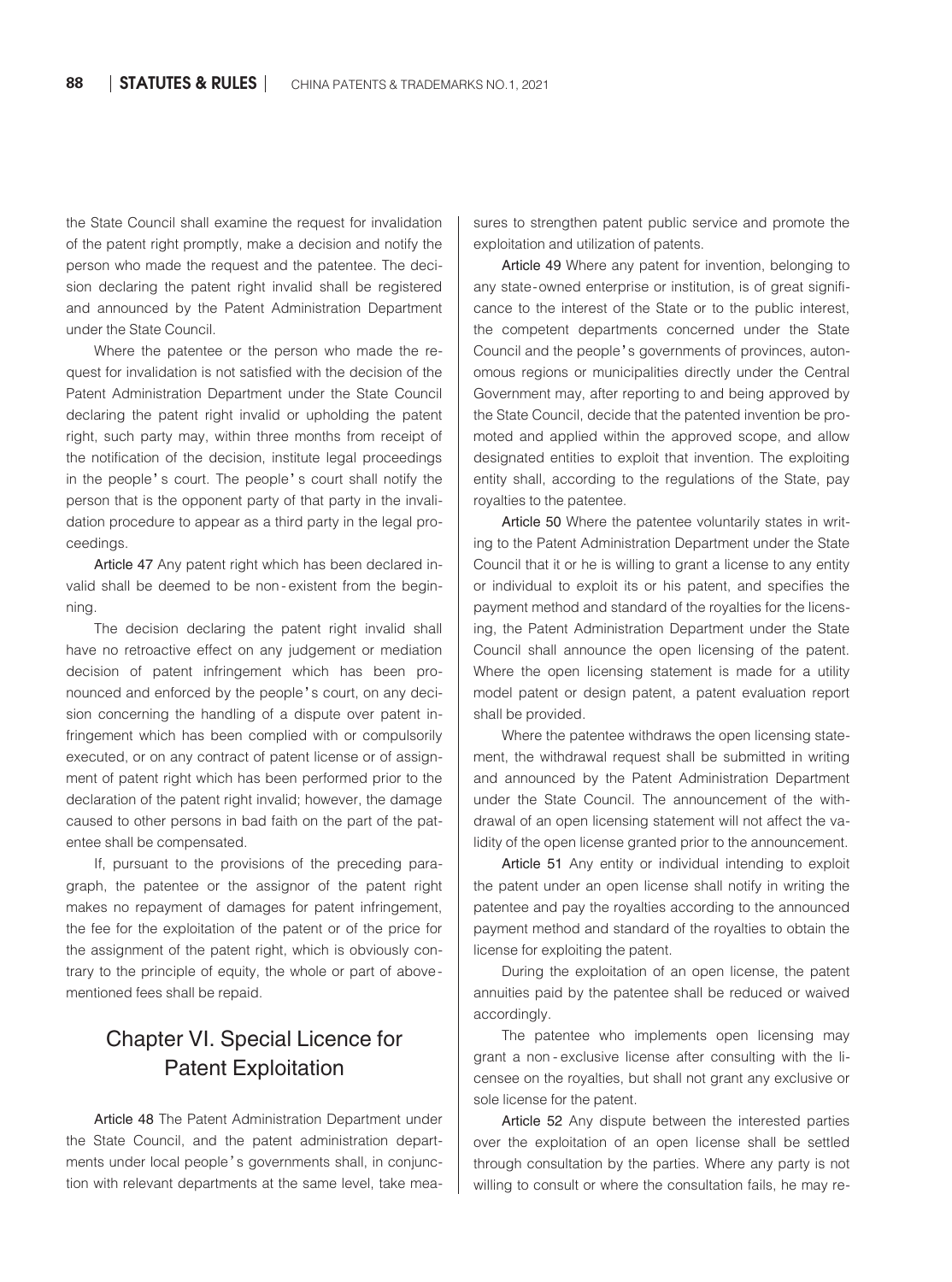quest the Patent Administration Department under the State Council to mediate or may institute legal proceedings in the people's court.

Article 53 In any of the following cases, the Patent Administration Department under the State Council may, upon the application of that entity or individual, grant a compulsory license to exploit the patent for the invention or utility model.

(1) where the patentee after the expiration of three years from the date of granting the patent right, and the expiration of four years from the date of filing, does not exploit the patent or does not sufficiently exploit the patent without any justified reasons;

(2) where the enforcement of the patent right by the patentee has been legally determined as an act of monopoly, and adverse effects of the act on competition need to be eliminated or reduced.

Article 54 Where a national emergency or any extraordinary state of affairs occurs, or where the public interest so requires, the Patent Administration Department under the State Council may grant a compulsory license to exploit the patent for invention or utility model.

Article 55 For the purpose of public health, the Patent Administration Department under the State Council may grant a compulsory license to manufacture a drug which has been granted a patent right in China and to export it to the countries or regions specified in related international conventions to which China is a party.

Article 56 Where the invention or utility model for which the patent right has been granted involves important technical advance of considerable economic significance in relation to another invention or utility model for which a patent right has been granted earlier and the exploitation of the later invention or utility model depends on the exploitation of the earlier invention or utility model, the Patent Administration Department under the State Council may, upon the request of the later patentee, grant a compulsory license to exploit the earlier invention or utility model.

Where, according to the preceding paragraph, a compulsory license is granted, the Patent Administration Department under the State Council may, upon the request of the earlier patentee, also grant a compulsory license to exploit the later invention or utility model.

Article 57 Where the invention-creation covered by the compulsory license relates to semi-conductor technology, the exploitation under the compulsory license is limited to

the use for the purpose of the public interest and under the circumstances specified in Article 53 (2).

Article 58 Except as otherwise provided for in Article 53 (2) and Article 55 of this Law, the compulsory license is executed mainly for the supply of the domestic market.

Article 59 Any entity or individual applying for a compulsory license in accordance with the provisions of Article 53 (1) or Article 56 of this Law shall provide proof that it or he has made requests for a license to the patentee to exploit the patent on reasonable conditions, but was not licensed within a reasonable period of time.

Article 60 The decision made by the Patent Administration Department under the State Council granting a compulsory license for exploitation shall be notified promptly to the patentee concerned, and shall be registered and announced.

In the decision granting the compulsory license for exploitation, the scope and duration of the exploitation shall be specified on the basis of the reasons justifying the grant. If and when the circumstances which led to such compulsory license cease to exist and are unlikely to reoccur, the Patent Administration Department under the State Council may, after review upon the request of the patentee, terminate the compulsory license.

Article 61 Any entity or individual that is granted a compulsory license for exploitation shall not have an exclusive right to exploit and shall not have the right to authorize exploitation by any others.

Article 62 The entity or individual that is granted a compulsory license for exploitation shall pay to the patentee a reasonable exploitation fee or handle the issue of the exploitation fee in accordance with the relevant provisions of international conventions to which China is a party. The amount of the fee shall be fixed by both parties in consultations. Where the parties fail to reach an agreement, the Patent Administration Department under the State Council shall adjudicate.

Article 63 Where the patentee is not satisfied with the decision of the Patent Administration Department under the State Council granting a compulsory license for exploitation, or where the patentee or the entity or individual that is granted the compulsory license for exploitation is not satisfied with the ruling made by the Patent Administration Department under the State Council regarding the fee payable for exploitation, it or he may, within three months from the receipt of the date of notification, institute legal proceedings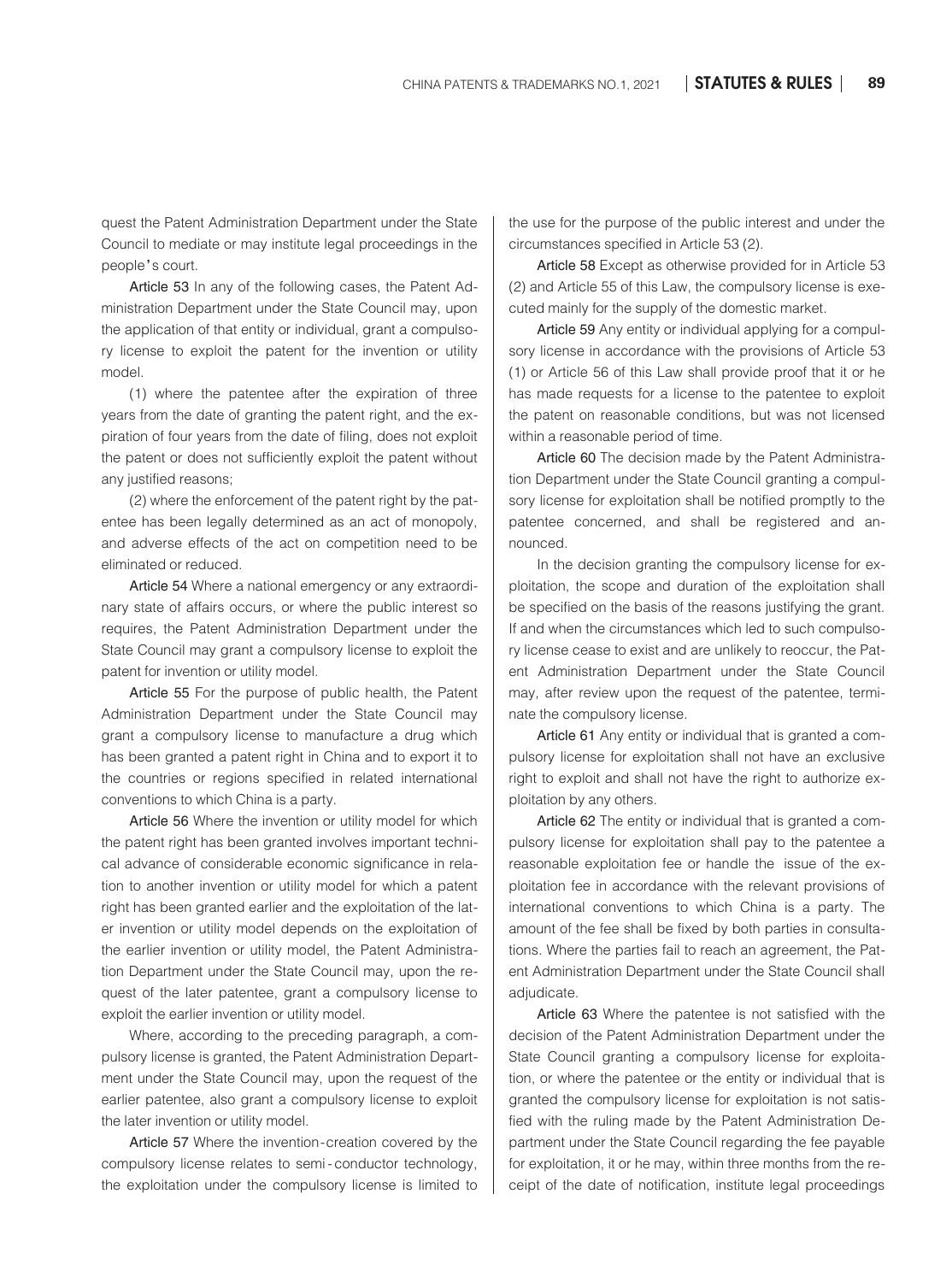in the people's court.

#### Chapter VII. Protection of Patent rights

Article 64 The extent of protection of the patent right for invention or utility model shall be determined by the terms of the claims. The description and the appended drawings may be used to interpret the claims.

The extent of protection of the patent right for design shall be determined by the product incorporating the patented design as shown in the drawings or photographs. The brief explanation may be used to interpret the product incorporating the design as shown in the drawings or photographs.

Article 65 Where a dispute arises as a result of the exploitation of a patent without the authorization of the patentee, that is, the infringement of the patent right of the patentee, it shall be settled through consultation by the parties. Where the parties are not willing to consult with each other or where the consultation fails, the patentee or any interested party may institute legal proceedings in the people' s court, or request the administrative authority for patent affairs to handle the matter. When the administrative authority for patent affairs handling the matter considers that the infringement is established, it may order the infringer to stop the infringing act immediately. If the infringer is not satisfied with the order, he may, within 15 days from the date of receipt of the notification of the order, institutes legal proceedings in the people's court in accordance with the Administrative Procedure Law of the People's Republic of China. If, within the said time limit, such proceedings are not instituted and the order is not complied with, the administrative authority for patent affairs may approach the people' s court for compulsory execution. The said authority handling the matter may, upon the request of the parties, mediate in the amount of compensation for the damage caused by the infringement of the patent right. If the mediation fails, the parties may institute legal proceedings in the people's court in accordance with the Civil Procedure Law of the People' s Republic of China.

Article 66 Where any infringement dispute relates to a patent for invention for a process for the manufacture of a new product, any entity or individual manufacturing the identical product shall furnish proof to show that the process used in the manufacture of its or his product is different from the patented process.

Where the infringement relates to a patent for utility model or design, the people' s court or the administrative authority for patent affairs may ask the patentee or the interested party to furnish a patent evaluation report made by the Patent Administration Department under the State Council after searching, analyzing and evaluating the patent which may be used as evidence to determine or settle patent disputes. The patentee, the interested party or the accused infringer may also take the initiative to furnish a patent evaluation report.

Article 67 In a patent infringement dispute, if the alleged infringer has evidence proving that technology or design it or he exploited belongs to the prior art or is a prior design, the patent right is not infringed.

Article 68 Where any person passes off the patent of another person as his own, he shall, in addition to bearing his civil liability according to law, be ordered by the department in charge of patent enforcement to correct, and the order shall be announced and the illegal earning shall be confiscated and a fine of not more than five times of the illegal earning may be imposed. Where there is no illegal earning or the illegal earning is less than RMB 50,000 yuan, a fine of not more than RMB 250,000 yuan may be imposed. Where the infringement constitutes a crime, he shall be prosecuted for his criminal liability.

Article 69 When investigating and prosecuting the suspected patent passing-off, the department in charge of patent enforcement, based on the evidence it has obtained, has the power to take the following measures:

(1) query the related parties and conduct investigations concerning the suspected illegal act;

(2) conduct on - site inspection of the premises where the parties were engaged in the suspected illegal act;

(3) consult and reproduce any contracts, invoices, account books and other materials related to the suspected illegal act;

(4) examine the products related to the suspected illegal act, and

(5) may seal or seize those products that have been proved with evidence to be passing off of the patent.

When handling a patent infringement dispute, the patent administration department, upon the request of the patentee or an interested party, may take the measures as provided in items (1), (2), (4) of the preceding paragraph.

Where the department in charge of patent enforcement or the patent administration department performs its func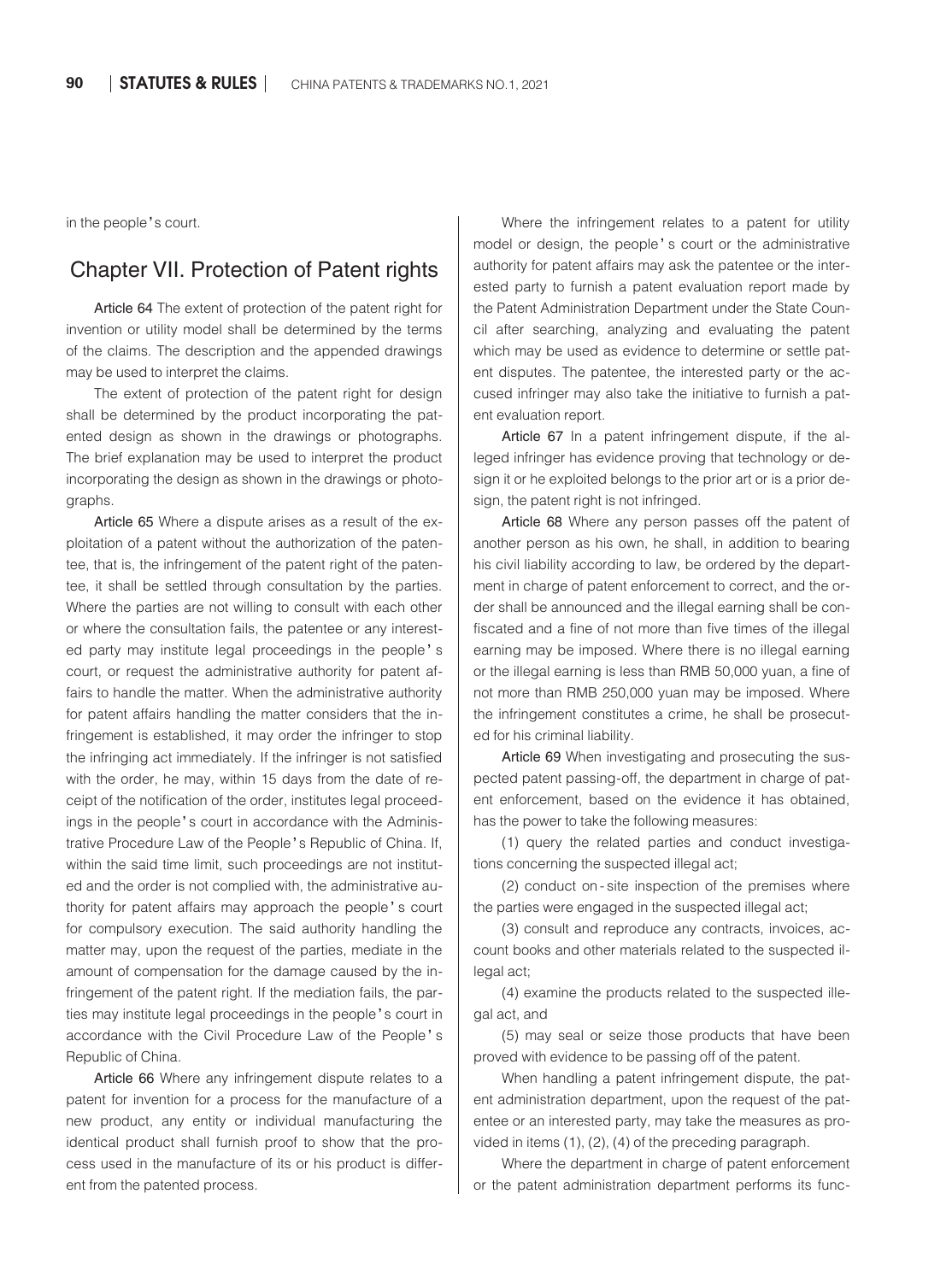tion and exercises its power according to law specified in the preceding two paragraphs, the parties concerned shall offer assistance and cooperate with no refusal or obstruction.

Article 70 The Patent Administration Department under the State Council may, upon the request of the patentee or an interested party, handle a patent infringement dispute with significant impact nationwide.

Where a patent administration department under local people's government handles a patent infringement dispute upon the request of the patentee or an interested party, it may combine and handle the cases in which the same patent right is infringed in its administrative region, or request the patent administration department under local people's government at a higher level to handle cases involving cross-regional infringement of the same patent right.

Article 71 The amount of compensation for the damage caused by the infringement of the patent right shall be assessed on the basis of the loss actually suffered by the patentee, or the profits which the infringer has earned through the infringement. If it is difficult to determine the losses which the patentee has suffered or the profits which the infringer has earned, the amount may be assessed by reference to the appropriate multiple of the patent license fee. For willful patent infringement, if the circumstances are serious, the amount of the compensation may be determined at more than one time and less than five times of the amount determined according to the above methods.

If it is difficult to determine the losses which the patentee has suffered, the benefits which the infringer has earned, or the exploitation fee of patent license, the people' s court may award a compensation of no less than RMB 30,000 yuan and no more than RMB 5,000,000 yuan depending on the factors, such as the type of patent right, the nature and gravity of the infringing act.

The amount of compensation shall include the reasonable costs paid by the patentee for stopping the infringement.

When determining the amount of compensation, if the right owner has exhausted every means to provide evidence but the relevant account book or information on the infringing act is mainly controlled by the infringer, the people's court may order the infringer to provide the relevant account book or information on the infringing act. If the infringer fails to provide or provides fraudulent account book or information, the people's court may award the amount of compensation by reference to the claim asserted and evidence provided by the right owner.

Article 72 Where any patentee or interested party has evidence to prove that another person is committing or is about to commit an act that infringes its or his patent right and hinders the exercise of its or his patent right, and that if such infringing act is not checked or prevented from occurring in time, it is likely to cause irreparable harm to it or him, it or he may according to law, before filing a suit, make a request to the people's court for property preservation or for adopting measures to impose or forbid certain act.

Article 73 In order to curb patent infringing activities, under the circumstance where the evidence might be destroyed or would be difficult to obtain in the future, the patentee or an interested party may make a request according to law to the people's court for evidence preservation before bringing a lawsuit.

Article 74 Prescription for instituting legal proceedings concerning the infringement of patent right is three years counted from the date on which the patentee or any interested party knows or should have known the infringing act and the infringer.

Where no appropriate fee for exploitation of the invention is paid during the period from the publication of the application to the grant of patent right, prescription for instituting legal proceedings by the patentee to demand the said fee is three years counted from the date on which the patentee knows or should have known the exploitation of his invention by another person. However, where the patentee has already known or should have known before the date of the grant of the patent right, the prescription shall be counted from the date of the grant.

Article 75 None of the following shall be deemed an infringement of the patent right:

(I) Where, after the sale of a patented product or products directly obtained through the patented process, which was made by the patentee, an entity or individual authorized by the patentee, any other person uses, offers to sell, sells or imports that product;

(2) Where, before the date of filing of the application for patent, any person, who has already made the identical product, used the identical process or made necessary preparations for its making or using, continues to make or use it within the original scope only;

(3) Where any foreign means of transport which temporarily passes through the territory, territorial waters or territo